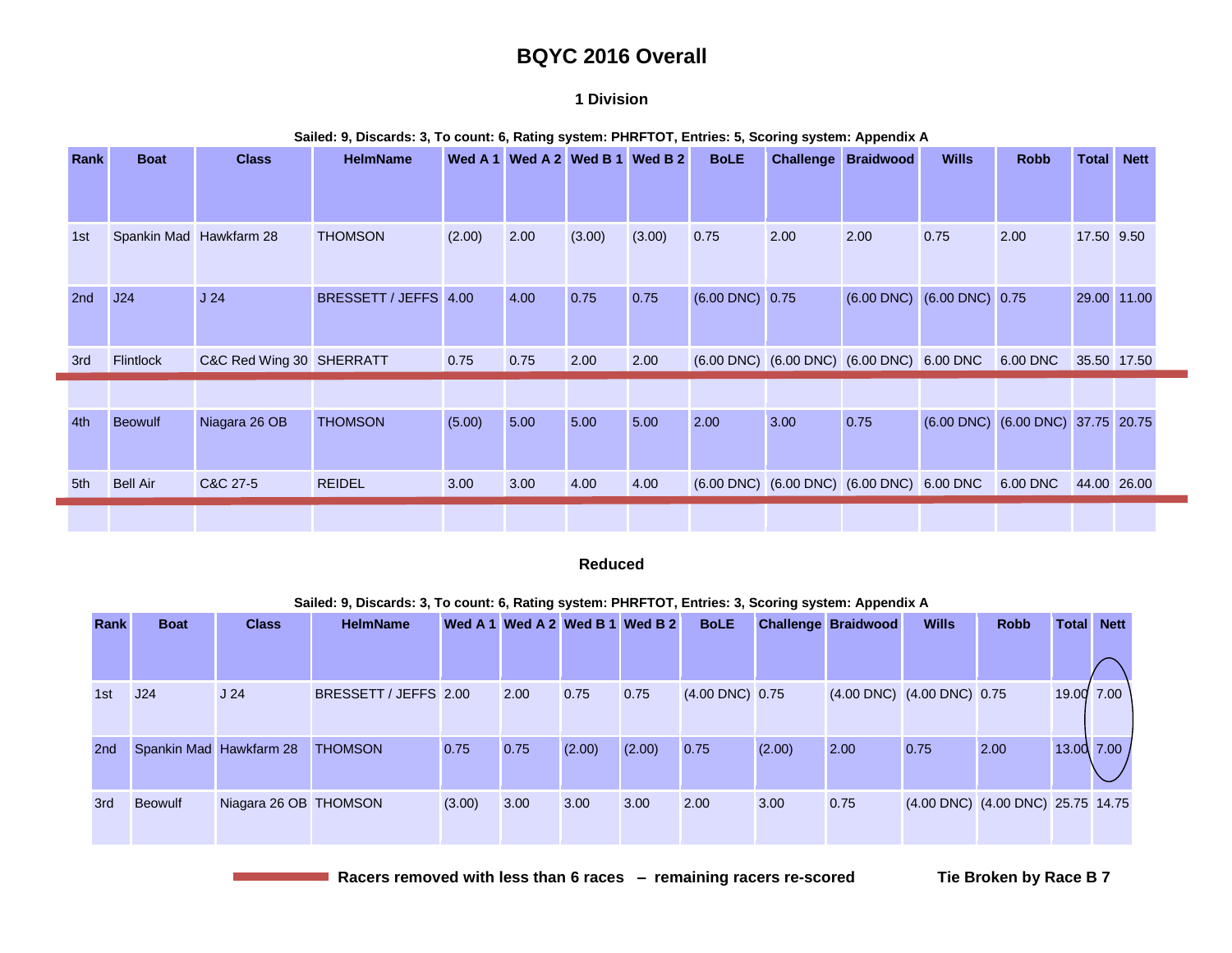### **2 Division**

| Rank | <b>Boat</b> | <b>Class</b>                           | <b>HelmName</b> | Wed A 1 | Wed A 2                                        | Wed B 1 | Wed B <sub>2</sub> | <b>BoLE</b>                                                             | <b>Challenge</b>                                                        | <b>Braidwood</b>                               | <b>Wills</b> | <b>Robb</b>                       | <b>Total</b> | <b>Nett</b> |
|------|-------------|----------------------------------------|-----------------|---------|------------------------------------------------|---------|--------------------|-------------------------------------------------------------------------|-------------------------------------------------------------------------|------------------------------------------------|--------------|-----------------------------------|--------------|-------------|
|      |             |                                        |                 |         |                                                |         |                    |                                                                         |                                                                         |                                                |              |                                   |              |             |
| 1st  | Lady in Red | Viking 22 Mod 2                        | <b>DOYLE</b>    |         | $(6.00 \text{ dnc})$ $(6.00 \text{ dnc})$ 0.75 |         | 0.75               | 0.75                                                                    | 0.75                                                                    | $(6.00$ DNC $)$ 0.75                           |              | 0.75                              | 22.50 4.50   |             |
| 2nd  | Mocha Magic | C&C 27-3                               | <b>MCGARVEY</b> | 2.00    | 2.00                                           | 4.00    | 4.00               | $(6.00$ DNC $)$ 2.00                                                    |                                                                         | 0.75                                           |              | (6.00 DNC) (6.00 DNC) 32.75 14.75 |              |             |
| 3rd  |             | Just Our Pace Paceship PY 26 IB CURTIS |                 | 3.00    | 3.00                                           | 3.00    | 3.00               | 2.00                                                                    |                                                                         | $(6.00 \text{ DNC})$ $(6.00 \text{ DNC})$ 2.00 |              | $(6.00$ DNC $)$ 34.00 16.00       |              |             |
| 4th  | Patronus    | Tanzer 22                              | MACDONALD 4.00  |         | 4.00                                           | 2.00    | 2.00               |                                                                         | $(6.00 \text{ DNC})$ $(6.00 \text{ DNC})$ $(6.00 \text{ DNC})$ 6.00 DNC |                                                |              | 6.00 DNC                          | 42.00 24.00  |             |
|      |             |                                        |                 |         |                                                |         |                    |                                                                         |                                                                         |                                                |              |                                   |              |             |
| 5th  | Meggie J    | Tanzer 26                              | <b>DOLAN</b>    | 0.75    | 0.75                                           |         |                    | $(6.00 \text{ dnc})$ $(6.00 \text{ dnc})$ $(6.00 \text{ DNC})$ 6.00 DNC |                                                                         | 6.00 DNC                                       | 6.00 DNC     | 6.00 DNC                          |              | 43.50 25.50 |
|      |             |                                        |                 |         |                                                |         |                    |                                                                         |                                                                         |                                                |              |                                   |              |             |

#### **Sailed: 9, Discards: 3, To count: 6, Rating system: PHRFTOT, Entries: 5, Scoring system: Appendix A**

### **Reduced**

**Sailed: 9, Discards: 3, To count: 6, Rating system: PHRFTOT, Entries: 3, Scoring system: Appendix A**

| <b>Rank</b>     | <b>Boat</b>          | <b>Class</b>                           | <b>HelmName</b> | Wed A 1 | Wed A 2 Wed B 1 Wed B 2          |      |      | <b>BoLE</b>          |      | <b>Challenge Braidwood</b>                     | <b>Wills</b> | <b>Robb</b>                           | <b>Total</b> | <b>Nett</b> |
|-----------------|----------------------|----------------------------------------|-----------------|---------|----------------------------------|------|------|----------------------|------|------------------------------------------------|--------------|---------------------------------------|--------------|-------------|
|                 |                      |                                        |                 |         |                                  |      |      |                      |      |                                                |              |                                       |              |             |
| 1st             | Lady in Red          | Viking 22 Mod 2                        | <b>DOYLE</b>    |         | $(4.00$ dnc) $(4.00$ dnc) $0.75$ |      | 0.75 | 0.75                 | 0.75 | $(4.00$ DNC $)$ 0.75                           |              | 0.75                                  | 16.50 4.50   |             |
| 2 <sub>nd</sub> | Mocha Magic C&C 27-3 |                                        | MCGARVEY 0.75   |         | 0.75                             | 3.00 | 3.00 | $(4.00$ DNC $)$ 2.00 |      | 0.75                                           |              | $(4.00$ DNC) $(4.00$ DNC) 22.25 10.25 |              |             |
| 3rd             |                      | Just Our Pace Paceship PY 26 IB CURTIS |                 | 2.00    | 2.00                             | 2.00 | 2.00 | 2.00                 |      | $(4.00 \text{ DNC})$ $(4.00 \text{ DNC})$ 2.00 |              | (4.00 DNC) 24.00 12.00                |              |             |

 **Racers removed with less than 6 races – remaining racers re-scored**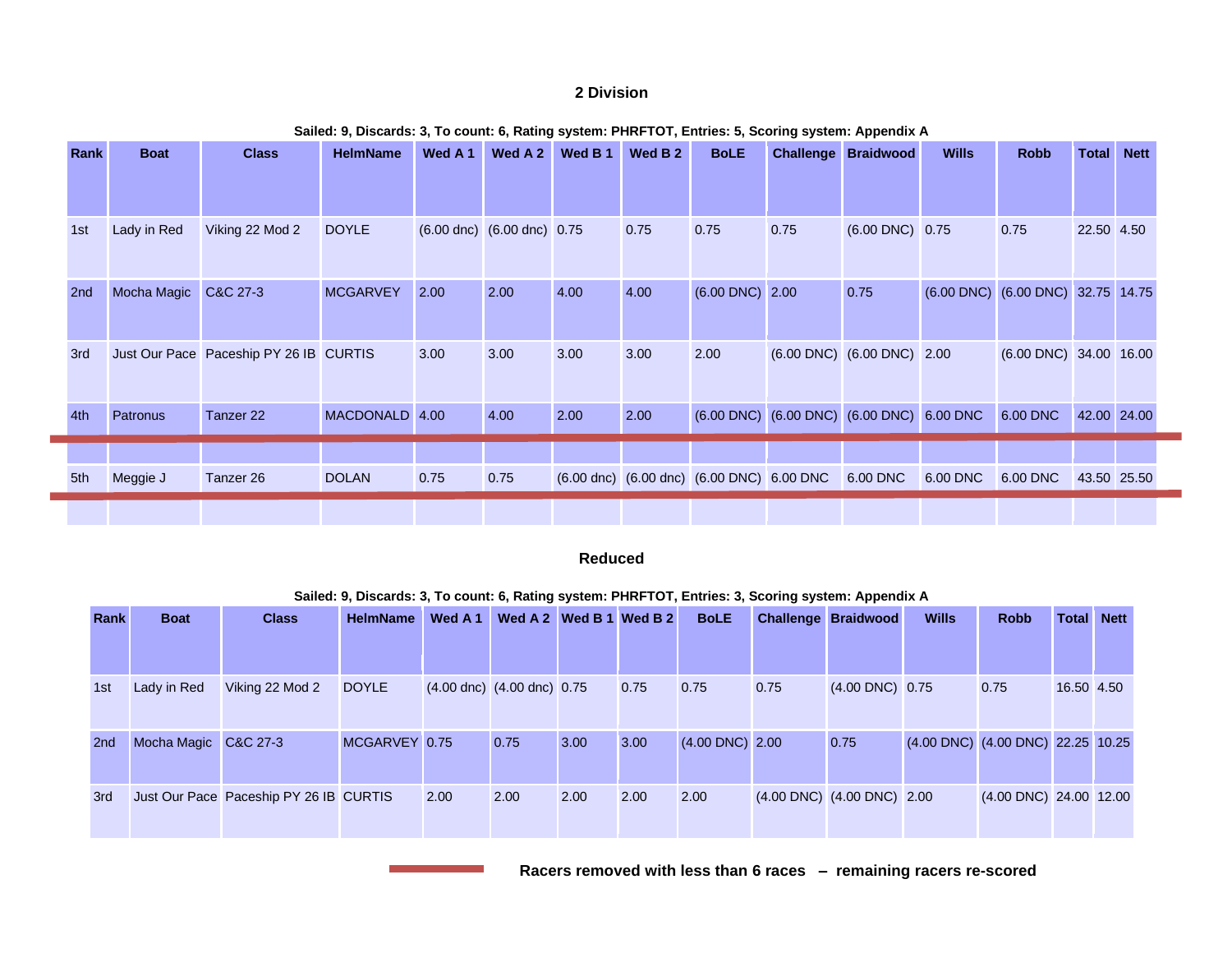# **3 Division**

| Sailed: 9, Discards: 3, To count: 6, Rating system: PHRFTOT, Entries: 13, Scoring system: Appendix A |
|------------------------------------------------------------------------------------------------------|
|------------------------------------------------------------------------------------------------------|

| Rank             | <b>Boat</b>            | <b>Class</b>               | <b>HelmName</b>  | Wed A 1 | Wed A 2 | Wed B 1 | Wed B <sub>2</sub> | <b>BoLE</b>        | <b>Challenge</b> | <b>Braidwood</b>   | <b>Wills</b>    | <b>Robb</b>         | <b>Total</b> | <b>Nett</b> |
|------------------|------------------------|----------------------------|------------------|---------|---------|---------|--------------------|--------------------|------------------|--------------------|-----------------|---------------------|--------------|-------------|
|                  |                        |                            |                  |         |         |         |                    |                    |                  |                    |                 |                     |              |             |
| 1st              | Grayling               | Grampian 26<br><b>OB</b>   | COOKE            | 0.75    | 0.75    | 0.75    | 0.75               | 0.75               | 0.75             | (14.00)<br>$DNC$ ) | (3.00)          | (2.00)              | 23.50        | 4.50        |
| 2nd              | Freya                  | Grampian 26 IB             | <b>RENDER</b>    | (7.00)  | (7.00)  | 3.00    | 3.00               | 2.00               | 2.00             | (14.00)<br>DNC)    | 1.38            | 0.75                | 40.13        | 12.13       |
| 3rd              | <b>Irish Rover III</b> | Catalina 30<br><b>TMBS</b> | <b>SULLIVAN</b>  | 3.00    | 3.00    | 5.00    | 5.00               | (14.00)<br>DNC)    | (14.00)<br>DNC   | (14.00)<br>$DNC$ ) | 1.38            | 14.00<br><b>DNC</b> | 73.38        | 31.38       |
|                  |                        |                            |                  |         |         |         |                    |                    |                  |                    |                 |                     |              |             |
| 4th              | Dream<br>Weaver        | Tanzer 26                  | <b>LLOYST</b>    | 2.00    | 2.00    | 2.00    | 2.00               | (14.00)<br>$DNC$ ) | (14.00)<br>DNC)  | (14.00)<br>$DNC$ ) | 14.00 DNC       | 14.00<br><b>DNC</b> | 78.00        | 36.00       |
|                  |                        |                            |                  |         |         |         |                    |                    |                  |                    |                 |                     |              |             |
| 5th              | Silent<br>Running      | <b>C&amp;C 25</b>          | <b>SMITH</b>     | 5.00    | 5.00    | 4.00    | 4.00               | (14.00)<br>DNC)    | (14.00)<br>DNC)  | (14.00)<br>DNC)    | 14.00 DNC 14.00 | <b>DNC</b>          | 88.00        | 46.00       |
|                  |                        |                            |                  |         |         |         |                    |                    |                  |                    |                 |                     |              |             |
| 6th              | Won By One             | Hunter 25SD                | <b>KROCK</b>     | 8.00    | 8.00    | 8.00    | 8.00               | (14.00)<br>DNC)    | 3.00             | (14.00)<br>DNC)    | (14.00)<br>DNC) | 14.00<br><b>DNC</b> | 91.00        | 49.00       |
|                  |                        |                            |                  |         |         |         |                    |                    |                  |                    |                 |                     |              |             |
| 7th              | Chudan                 | Tanzer 26                  | <b>CORBETT</b>   | 4.00    | 4.00    | 7.00    | 7.00               | (14.00)<br>DNC)    | (14.00)          | (14.00)<br>DNC)    | 14.00 DNC 14.00 | DNC.                | 92.00        | 50.00       |
|                  |                        |                            |                  |         |         |         |                    |                    |                  |                    |                 |                     |              |             |
| 8th              | Quinte                 | Hullmaster 31              | <b>SHAW</b>      | 6.00    | 6.00    | 6.00    | 6.00               | (14.00)<br>DNC)    | (14.00)<br>DNC)  | (14.00)<br>DNC     | 14.00 DNC       | 14.00<br><b>DNC</b> | 94.00        | 52.00       |
|                  |                        |                            |                  |         |         |         |                    |                    |                  |                    |                 |                     |              |             |
| 9th              | Locura                 | Catalina 30                | <b>EASTCOTT</b>  | 11.00   | 11.00   | 9.00    | 9.00               | (14.00)<br>DNC)    | (14.00)<br>DNC)  | 0.75               | (14.00)<br>DNC) | 14.00<br><b>DNC</b> | 96.75        | 54.75       |
|                  |                        |                            |                  |         |         |         |                    |                    |                  |                    |                 |                     |              |             |
| 10 <sub>th</sub> | Wanda-rer              | Edel 26                    | WANNAMAKER 10.00 |         | 10.00   | 11.00   | 11.00              | (14.00)<br>$DNC$ ) | (14.00)<br>DNC)  | (14.00)<br>$DNC$ ) | 4.00            | 14.00<br><b>DNC</b> | 102.00 60.00 |             |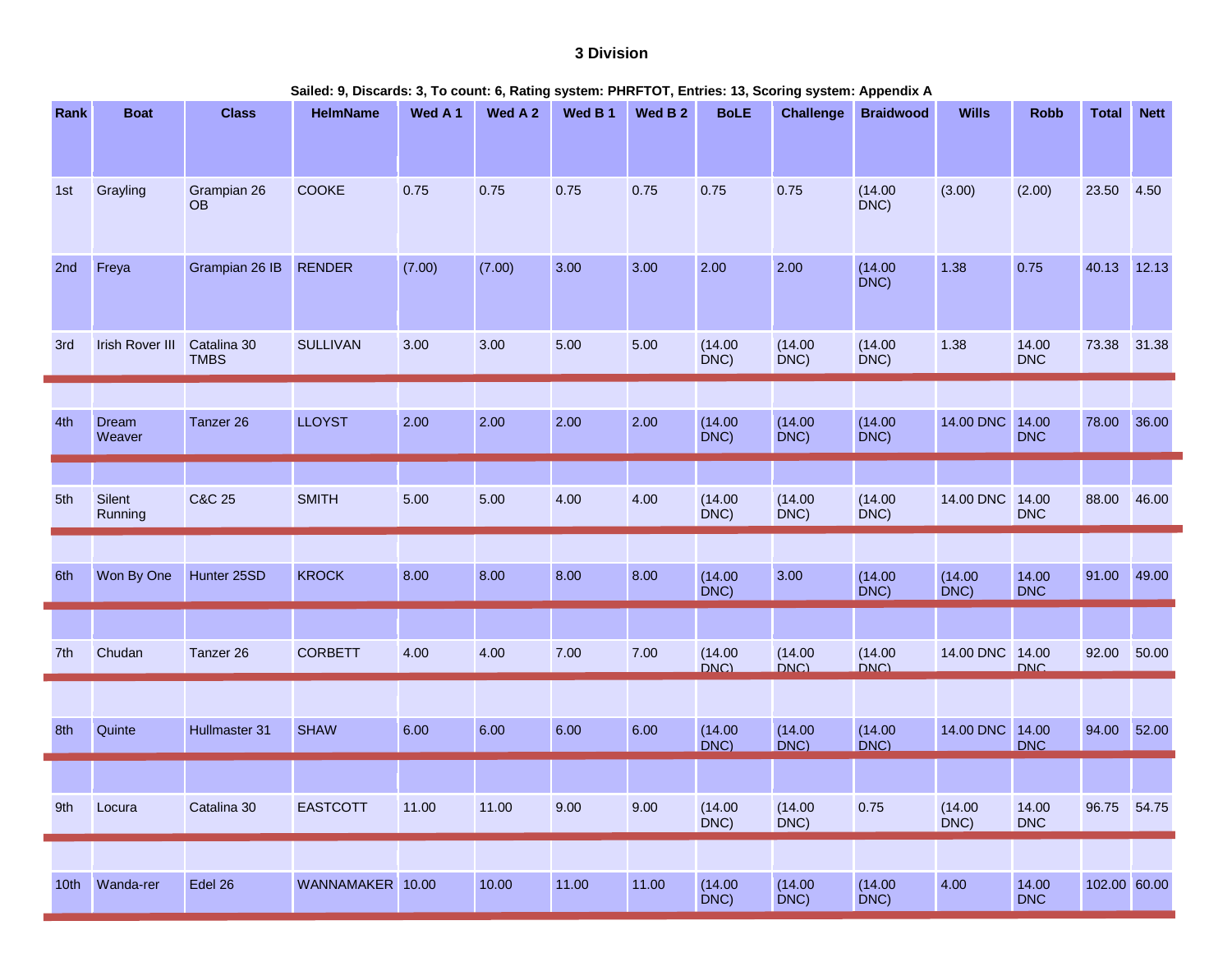| Rank             | <b>Boat</b>            | <b>Class</b> | <b>HelmName</b>  | Wed A <sub>1</sub> | Wed A 2                                 | Wed B 1         | Wed B 2      | <b>BoLE</b>     | Challenge       | <b>Braidwood</b> | <b>Wills</b> | <b>Robb</b>         | <b>Total</b> | <b>Nett</b> |
|------------------|------------------------|--------------|------------------|--------------------|-----------------------------------------|-----------------|--------------|-----------------|-----------------|------------------|--------------|---------------------|--------------|-------------|
|                  |                        |              |                  |                    |                                         |                 |              |                 |                 |                  |              |                     |              |             |
| 11th             | <b>Moments</b><br>Away | Northern 25  | <b>CAMPBELL</b>  | 9.00               | 9.00                                    | 10.00           | 10.00        | (14.00)<br>DNC) | (14.00)<br>DNC) | (14.00)<br>DNC)  | 14.00 DNC    | 14.00<br><b>DNC</b> | 108.00 66.00 |             |
|                  |                        |              |                  |                    |                                         |                 |              |                 |                 |                  |              |                     |              |             |
| 12 <sub>th</sub> | Siesta                 | <b>CS 27</b> | <b>MCPHERSON</b> | (14.00)<br>DNC)    | (14.00)<br>DNC)                         | (14.00)<br>DNC) | 14.00<br>DNC | 3.00            | 14.00 DNC       | 14.00 DNC        | 14.00 DNC    | 14.00<br><b>DNC</b> | 115.00 73.00 |             |
|                  |                        |              |                  |                    |                                         |                 |              |                 |                 |                  |              |                     |              |             |
| 13 <sub>th</sub> | Katem                  | Tanzer 26    | Wessel           |                    | $(14.00$ dnc $)$ $(14.00$ dnc $)$ 12.00 |                 | 12.00        | (14.00)<br>DNC) | 14.00 DNC       | 14.00 DNC        | 14.00 DNC    | 14.00<br><b>DNC</b> | 122.00 80.00 |             |
|                  |                        |              |                  |                    |                                         |                 |              |                 |                 |                  |              |                     |              |             |

### **Reduced**

| Rank            | <b>Boat</b> | <b>Class</b>                  |        |        |      |      |             |      | HelmName Wed A 1 Wed A 2 Wed B 1 Wed B 2 BoLE Challenge Braidwood Wills Robb Total Nett |      |                             |            |  |
|-----------------|-------------|-------------------------------|--------|--------|------|------|-------------|------|-----------------------------------------------------------------------------------------|------|-----------------------------|------------|--|
|                 |             |                               |        |        |      |      |             |      |                                                                                         |      |                             |            |  |
| 1st             |             | Grayling Grampian 26 OB COOKE | 0.75   | 0.75   | 0.75 | 0.75 | $0.75$ 0.75 |      |                                                                                         |      | $(2.00)$ $(2.00)$ 8.50 4.50 |            |  |
| 2 <sub>nd</sub> | Freva       | Grampian 26 IB RENDER         | (2.00) | (2.00) | 2.00 | 2.00 | 2.00        | 2.00 |                                                                                         | 0.75 | 0.75                        | 13.50 9.50 |  |

**Sailed: 8, Discards: 2, To count: 6, Rating system: PHRFTOT, Entries: 2, Scoring system: Appendix A**

**Racers removed with less than 6 races – remaining racers re-scored** 

the control of the control of the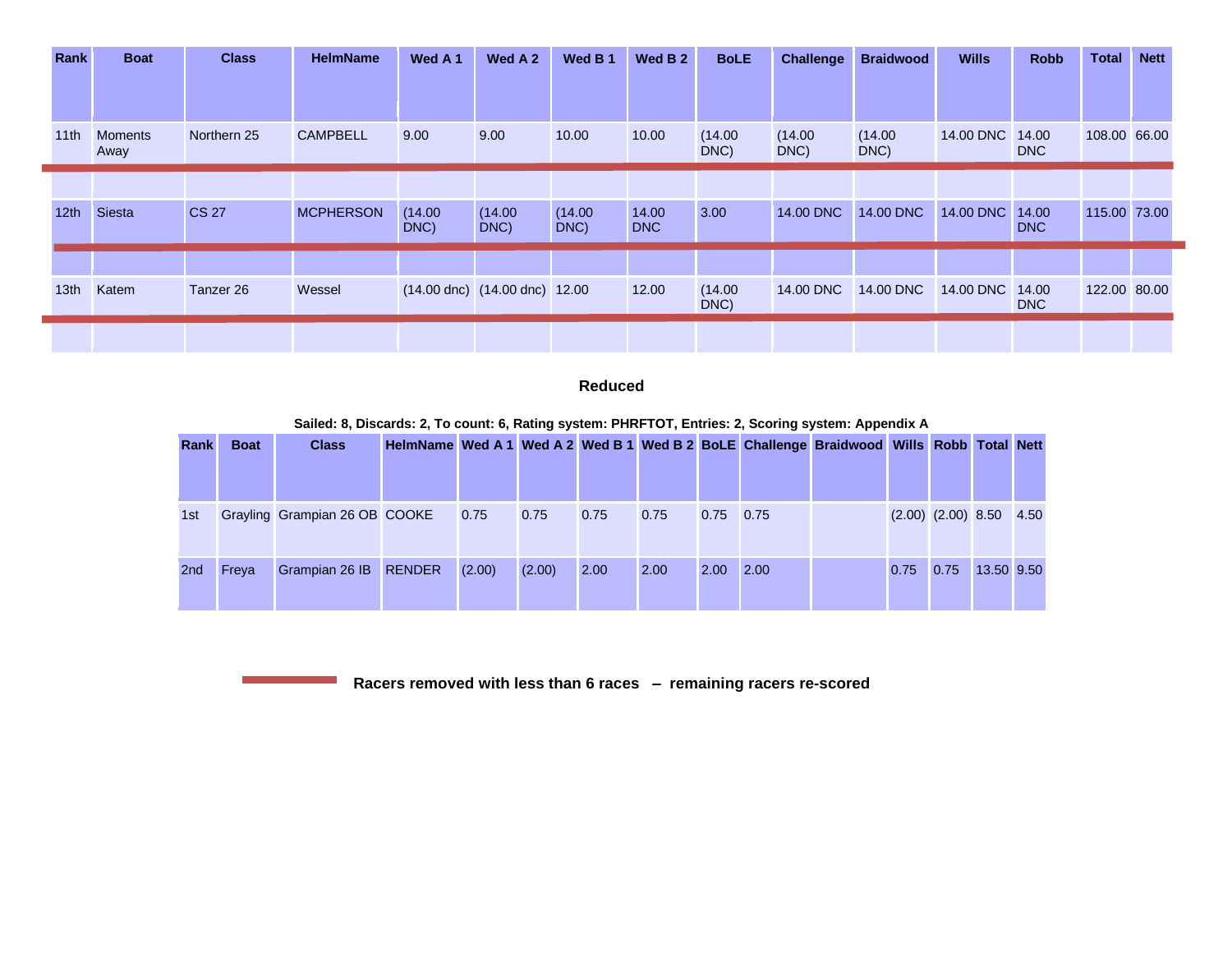## **Shark Division**

| Rank             | <b>Boat</b>                      | <b>Class</b>       | <b>HelmName</b>  | Wed A 1 | Wed A 2 | Wed B 1 | Wed B <sub>2</sub> | <b>BoLE</b>     | <b>Challenge</b> | <b>Braidwood</b> | <b>Wills</b>       | <b>Robb</b>               | <b>Total</b> | <b>Nett</b> |
|------------------|----------------------------------|--------------------|------------------|---------|---------|---------|--------------------|-----------------|------------------|------------------|--------------------|---------------------------|--------------|-------------|
|                  |                                  |                    |                  |         |         |         |                    |                 |                  |                  |                    |                           |              |             |
| 1st              | <b>Tiger Niles</b>               | <b>SHARK</b><br>24 | <b>AKER</b>      | 0.75    | 0.75    | 0.75    | 0.75               | (15.00)<br>DNC  | 0.75             | 0.75             | (2.00)             | (15.00)<br>$DNC$ )        | 36.50        | 4.50        |
| 2nd              | <b>Great White</b>               | <b>SHARK</b><br>24 | <b>MACKLIN</b>   | 2.00    | 2.00    | (3.00)  | 3.00               | 0.75            | (4.00)           | (15.00)<br>DNC)  | 3.00               | 3.00                      | 35.75        | 13.75       |
| 3rd              | Mako                             | <b>SHARK</b><br>24 | <b>WAGER</b>     | (6.00)  | 6.00    | 4.00    | 4.00               | 2.00            | 2.00             | (15.00)<br>DNC)  | 4.00               | (15.00)<br>DNC)           | 58.00        | 22.00       |
| 4th              | <b>Higher Love</b>               | <b>SHARK</b><br>24 | LANDER, R        | 3.00    | 3.00    | 10.00   | 10.00              | 5.00            | 3.00             | (15.00)<br>DNC)  | (15.00)<br>DNC)    | (15.00)<br>DNC)           | 79.00        | 34.00       |
| 5th              | <b>Destination Sao</b><br>Miguel | <b>SHARK</b><br>24 | <b>PACHECO</b>   | (10.00) | 10.00   | 7.00    | 7.00               | 4.00            | 5.00             | (15.00)<br>DNC)  | (15.00)<br>$DNC$ ) | 2.00                      | 75.00        | 35.00       |
| 6th              | Airush                           | <b>SHARK</b><br>24 | <b>STEINITZ</b>  | 9.00    | 9.00    | 6.00    | 6.00               | 3.00            | (15.00)<br>DNC)  | (15.00)<br>DNC)  | 5.00               | (15.00)<br>DNC)           | 83.00        | 38.00       |
| 7th              | <b>Head over Heels</b>           | <b>SHARK</b><br>24 | LANDER, C        | 8.00    | 8.00    | 12.00   | 12.00              | (15.00)<br>DNC) | (15.00)<br>DNC)  | (15.00)<br>DNC)  | 0.75               | 0.75                      | 86.50        | 41.50       |
| 8th              | <b>Stress Relief</b>             | <b>SHARK</b><br>24 | <b>STARR</b>     | 4.00    | 4.00    | 2.00    | 2.00               | (15.00)<br>DNC) | (15.00)<br>DNC)  | (15.00)<br>DNC)  |                    | 15.00 DNC 15.00 DNC 87.00 |              | 42.00       |
|                  |                                  |                    |                  |         |         |         |                    |                 |                  |                  |                    |                           |              |             |
| 9th              | Rub-a-Dub                        | <b>SHARK</b><br>24 | LEGATE           | 11.00   | 11.00   | 5.00    | 5.00               | 6.00            | (15.00)<br>DNC)  | (15.00)<br>DNC)  | (15.00)<br>$DNC$ ) | 4.00                      | 87.00        | 42.00       |
| 10 <sup>th</sup> | Pinner                           | <b>SHARK</b><br>24 | <b>FINDLATER</b> | 5.00    | 5.00    | 8.00    | 8.00               | (15.00)<br>DNC) | (15.00)<br>DNC)  | (15.00)<br>DNC)  |                    | 15.00 DNC 15.00 DNC       | 101.00 56.00 |             |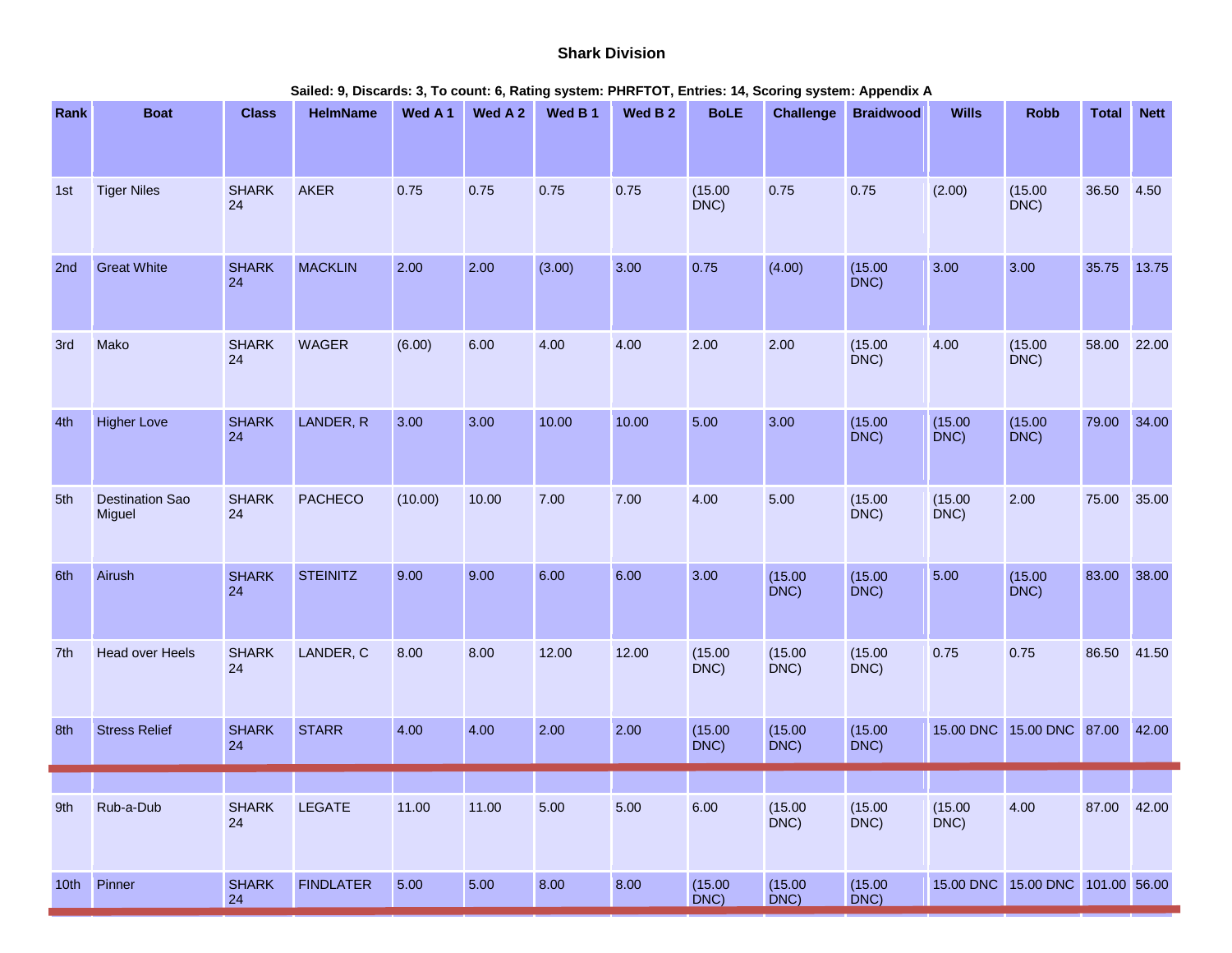| Rank             | <b>Boat</b>       | <b>Class</b>       | <b>HelmName</b> | Wed A 1         | Wed A 2         | Wed B 1         | Wed B <sub>2</sub> | <b>BoLE</b>     | <b>Challenge</b> | <b>Braidwood</b> | <b>Wills</b>        | <b>Robb</b>         | <b>Total</b> | <b>Nett</b> |
|------------------|-------------------|--------------------|-----------------|-----------------|-----------------|-----------------|--------------------|-----------------|------------------|------------------|---------------------|---------------------|--------------|-------------|
|                  |                   |                    |                 |                 |                 |                 |                    |                 |                  |                  |                     |                     |              |             |
| 11th             | <b>Grey Hound</b> | <b>SHARK</b><br>24 | <b>GRAY</b>     | 7.00            | 7.00            | 9.00            | 9.00               | (15.00)<br>DNC) | (15.00)<br>DNC)  | (15.00)<br>DNC)  |                     | 15.00 DNC 15.00 DNC | 107.00 62.00 |             |
|                  |                   |                    |                 |                 |                 |                 |                    |                 |                  |                  |                     |                     |              |             |
| 12 <sub>th</sub> | <b>Unicorn</b>    | <b>SHARK</b><br>24 | <b>BURCHAT</b>  | (15.00)<br>dnc) | (15.00)<br>dnc) | 11.00           | 11.00              | (15.00)<br>DNC) | 15.00 DNC        | 15.00 DNC        | 15.00 DNC           | 15.00 DNC           | 127.00 82.00 |             |
|                  |                   |                    |                 |                 |                 |                 |                    |                 |                  |                  |                     |                     |              |             |
| 13 <sub>th</sub> | Chiquilla         | <b>SHARK</b><br>24 | SORENSON,<br>Е  | 12.00           | 12.00           | (15.00)<br>DNC) | (15.00)<br>DNC)    | (15.00)<br>DNC) | 15.00 DNC        | 15.00 DNC        | 15.00 DNC 15.00 DNC |                     | 129.00 84.00 |             |
|                  |                   |                    |                 |                 |                 |                 |                    |                 |                  |                  |                     |                     |              |             |
| 14th             | <b>Bullet</b>     | <b>SHARK</b><br>24 | <b>WILKES</b>   | (15.00)<br>dnc) | (15.00)<br>dnc) | 13.00           | 13.00              | (15.00)<br>DNC) | 15.00 DNC        | 15.00 DNC        | 15.00 DNC           | 15.00 DNC           | 131.00 86.00 |             |
|                  |                   |                    |                 |                 |                 |                 |                    |                 |                  |                  |                     |                     |              |             |

**Racers removed with less than 6 races – remaining racers re-scored** 

 $\mathcal{L}^{\text{max}}_{\text{max}}$  and  $\mathcal{L}^{\text{max}}_{\text{max}}$  and  $\mathcal{L}^{\text{max}}_{\text{max}}$